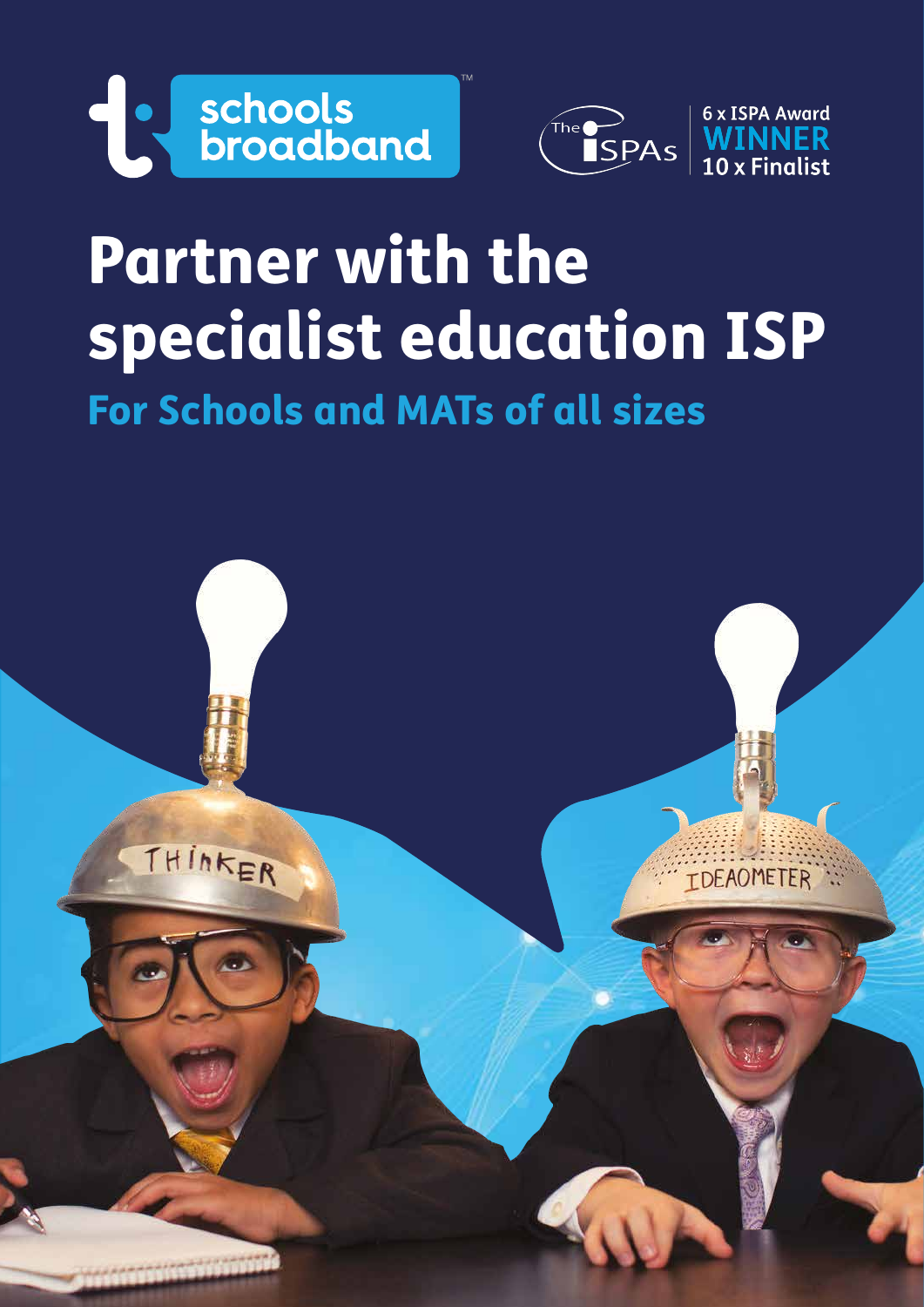## **Revolutionising cloud based communications technology**

**The world's best web filtering and security services**

Schools Broadband provides complete internet connectivity packages for schools and MATs of all sizes.

We combine unique leading edge, cloud-hosted technology with two of the world's foremost Web Filtering and Security companies, Fortinet and Netsweeper, enabling your customers affordable access to one of the best Web Filtering and Security services available.

A privately owned company, and part of the Talk Straight Group, we are members of the Internet Watch Foundation and have been delivering cutting edge communications technology to thousands of public and private sector organisations since 2007.

#### **Packages for all partners**

## **w** us on Twitter **@SchoolBroadband**

Whether selling services under your own brand or the Schools Broadband brand, we have a partner package to meet your needs. We're a straight-talking company whose partnerships are based on trust and integrity. To find out more speak to one of our regionally based Account Managers who will help tailor a partner agreement to suit you.

**Our pledge to our partners**

#### **We provide**

Regionally based, experienced Account Managers to help with business development planning and sales support

Pre-sales technical support to help you find the right solution for your customer

Packages to suit every budget

We have direct partnerships with the principal wholesale providers: BT, Virgin and Talk Talk, together with smaller providers, allowing the best possible connection types, speeds and quality, at the best possible price.

Access to dedicated technical support

Full and on-going training

Award-winning marketing collateral

#### **Partner Package Options**

Introducer/Referral Partner

Sales Partner

Support Partner

## For more information please call 01133 222 333 or email **info@schoolsbroadband.co.uk**

*"The support we receive from Schools Broadband is first class"* Code Green

*"We have a great working relationship with Schools Broadband, great service, great value for money and our schools particularly like the Prevent Duty features of the web filtering package"* **JC Computer Technologies Ltd**

## **A proven alternative to local authority, and other broadband providers**

### **Keep ahead of the curve**

As leaders in our field, our innovative technology keeps our partners well ahead of the curve. Our hosted service provides a robust and secure network dedicated entirely to education, where all internet traffic passes through industry-leading filtering and the world's best security. Direct links into Google's UK network gives a superior browsing experience, returning faster than average search results.

**Competitive commissions, support and advice**

We have a competitive commissions programme that gives you a share of revenue generated from each contract. Together we will develop a go-to-market plan appropriate for your target market, and our Education Account Managers will work with you to realise this through sales and marketing support.



Crown Commercial Service Supplier

Our established and experienced UK based teams provide our partners with a range of support services, ensuring professionalism at all times.

Regionally based Education Account Managers

UK based Technical Support Desk

Product training and support

Fully experienced Prince 2 qualified Service Delivery team

UK based Network Operations Centre staffed by fully qualified and Fortinet certified engineers



**For more information visit www.schoolsbroadband.co.uk**